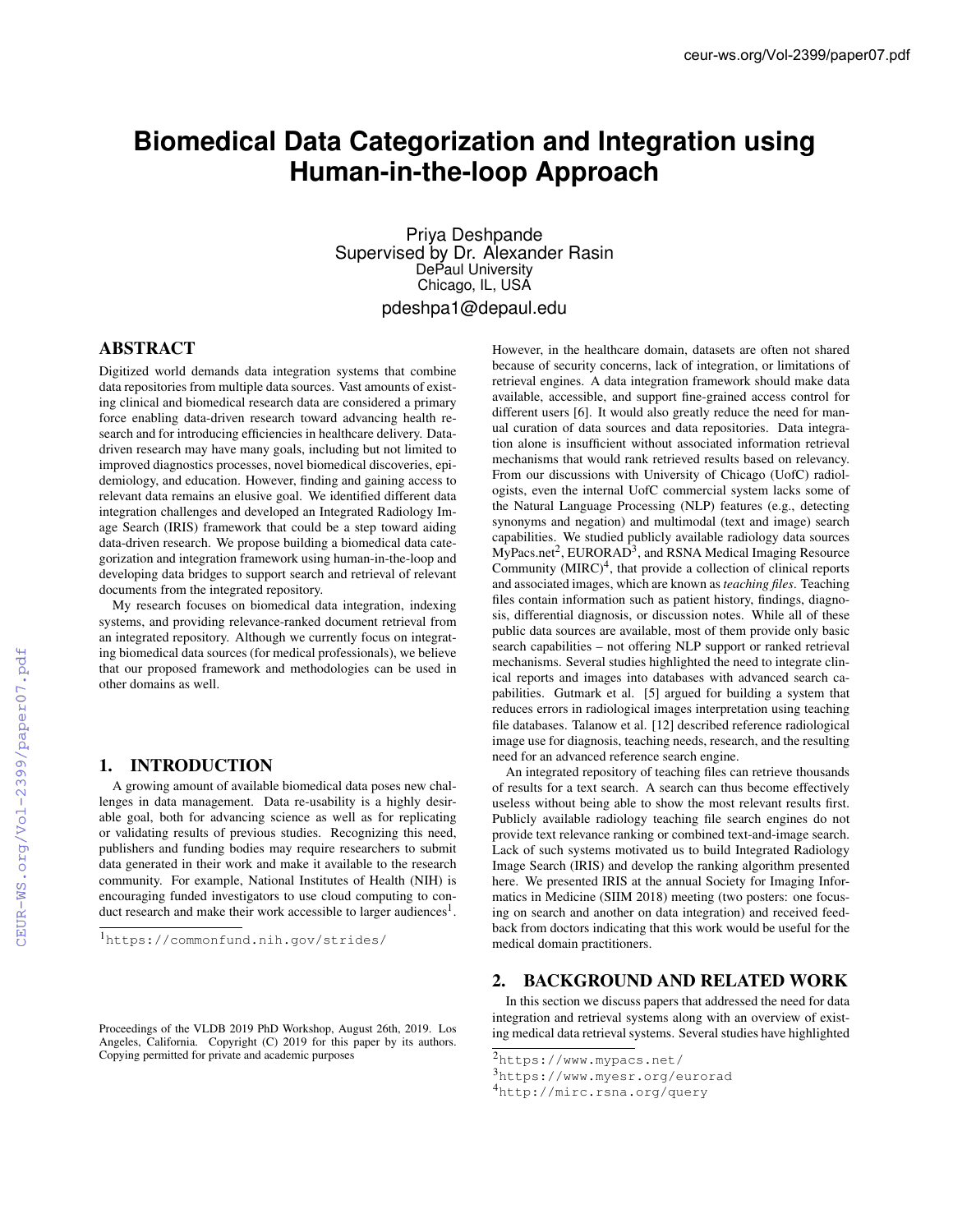the need for integration of healthcare data [10]. Holzinger et al. [7] talked about knowledge discovery and interactive data mining techniques in bio-informatics, the challenges to integrating biomedical data, and open research directions. Li et al. [8] proposed a hybrid human-machine data integration approach that integrates records from databases with similar data types (e.g., iphone users data). However, healthcare domain data integration needs to combine heterogeneous data sources with different categories of data types. Simpson et al. [11] proposed a multimodal image retrieval system that retrieves biomedical articles used in Open- $i^5$ . Ling et al. [9] designed GEMINI, an integrative healthcare analytics system, and studied problems related to healthcare data heterogeneity and data integration in that context. From this literature survey, we concluded that healthcare needs are not met by the current search engines. The limitations of existing systems motivated us to design and develop a radiology multimodal search engine. IRIS integrates two well-known public data sources MIRC and MyPacs and two medical ontologies RadLex<sup>6</sup> and The Systematized Nomenclature of Medicine Clinical Terms (SNOMED CT)<sup>7</sup>. RSNA MIRC: Publicly available large repository with more than 2,500 teaching files and more than 12,000 images.

Mypacs.net: Publicly available teaching file resource with more than 35,000 cases and 200,000 images.

RadLex: RadLex is an ontological system that provides a comprehensive lexicon vocabulary for radiologists.

SNOMED CT: ontology provides a standardized, multilingual vocabulary of clinical terminology that is used by physicians and other healthcare providers for the electronic exchange of clinical health information.

## 3. METHODOLOGY AND RESEARCH **STEPS**

In this section, we discuss major biomedical data sources and significant goals that we identified as a part of my PhD proposal.

#### 3.1 Datasets

We currently focus on three types of data a) Electronic health records; b) Radiology teaching files or teaching files used by doctors and radiologists; c) Research datasets.

Electronic Health Records (EHRs): An electronic health record is a digital version of a patient's record. EHRs are maintained at hospitals and provide patient information such as history of patient, medical test results, allergies, immunization details, radiology images, and clinical reports.

Medical Teaching Files: A radiology teaching files system is a collection of important cases for teaching and clinical follow-up. Teaching files share a similar overall structure but significant variations exist even within the same data sources and can include information such as patient history, findings, diagnosis, discussion, comments, references, and images related to clinical reports.

Research datasets: From our survey with different research institute datasets, we observed that most of the data in healthcare domain are images (e.g., CT, X-ray, MRI). Those images are most typically stored in formats such as JPEG, DICOM, or PNG and include associated text data describing patient and case information.

#### 3.2 Data integration and rank retrieval

We have organized this project into three phases (I finished the first two phases and working on the last phase of my PhD work).

```
5https://openi.nlm.nih.gov/
```
<sup>6</sup>http://www.radlex.org/

| ID | Summar Fable 1: Research work summary                     |
|----|-----------------------------------------------------------|
| 1  | $\overline{IRIS}$ 1.0                                     |
|    | Teaching file text pre-processing and indexing.           |
|    | Smart search through substitution of synonyms             |
|    | and interpreting negation. Query expansion using          |
|    | RadLex through an exact term match. [1]                   |
| 2  | <b>IRIS 1.1</b>                                           |
|    | Query synonym expansion. SNOMED CT ontology               |
|    | integration, shown improved results compared with         |
|    | other search engines [3].                                 |
| 3  | Data integration as an iterative process, showing how     |
|    | each integration step improved IRIS results [2].          |
| 4  | Cluster analysis and coverage analysis for                |
|    | both ontologies and radiology data sources.               |
|    | Unsupervised machine learning to identify data source     |
|    | properties – to identify best data sources and ontologies |
|    | for integration (Journal paper – under review).           |
| 5  | $IRIS$ 1.2                                                |
|    | Multimodal ranked retrieval for integrated                |
|    | radiology data sources using context of search term by    |
|    | considering weighted ontology and category terms          |
|    | (Conference paper – under review).                        |
| 6  | Toward using FAIR Principles for Fine-Grained             |
|    | Access to aid Biomedical Data Driven Research [4].        |

.

For each phase we have identified a research question. Publications related to this work are briefly summarized in Table 1

#### *3.2.1 Design an integrated smart database with heterogeneous data sources*

Research question #1: How to determine which data sources and ontologies need to be integrated?

Most hospitals maintain a collection of teaching files, but many public teaching file collections are also available through curated online sources (e.g., RSNA MIRC, MyPacs, and EURORAD). We developed IRIS engine as a pilot for a data integration system for the healthcare domain [1]. In IRIS, we captured heterogeneous data from MIRC and MyPacs data sources, loading data into an integrated data repository. Using medical ontologies, we built our own dictionary which maps terms to their synonyms from the datasets and medical ontologies [3]. We designed an unsupervised machine learning technique that performs coverage analysis of data sources and medical ontologies to learn properties of the data (e.g., topic coverage). By learning data repositories contents, one can decide which data sources need to be integrated or what repository content is lacking. Thus, this coverage analysis algorithm benefits data integration process by extracting knowledge about the repositories (addressing research question #1). Our analysis also confirmed that data integration is a continuous, iterative process [2].

### *3.2.2 Ranked retrieval search engine with multimodal text and image-based search capabilities*

Research question #2: How to find relevant documents given a keyword query or hybrid (text+image) query? Figure 1 shows the architecture of IRIS engine. When a user enters a text query, IRIS performs query expansion using relevant ontologies, and retrieves relevant results to the query term. Our database also stores accuracy feedback from users which is then used to evaluate and iteratively improve IRIS results.

An integrated search may result in thousands of matches; thus, we are designing a search algorithm that ranks results by incorpo-

<sup>7</sup>https://www.nlm.nih.gov/healthit/snomedct/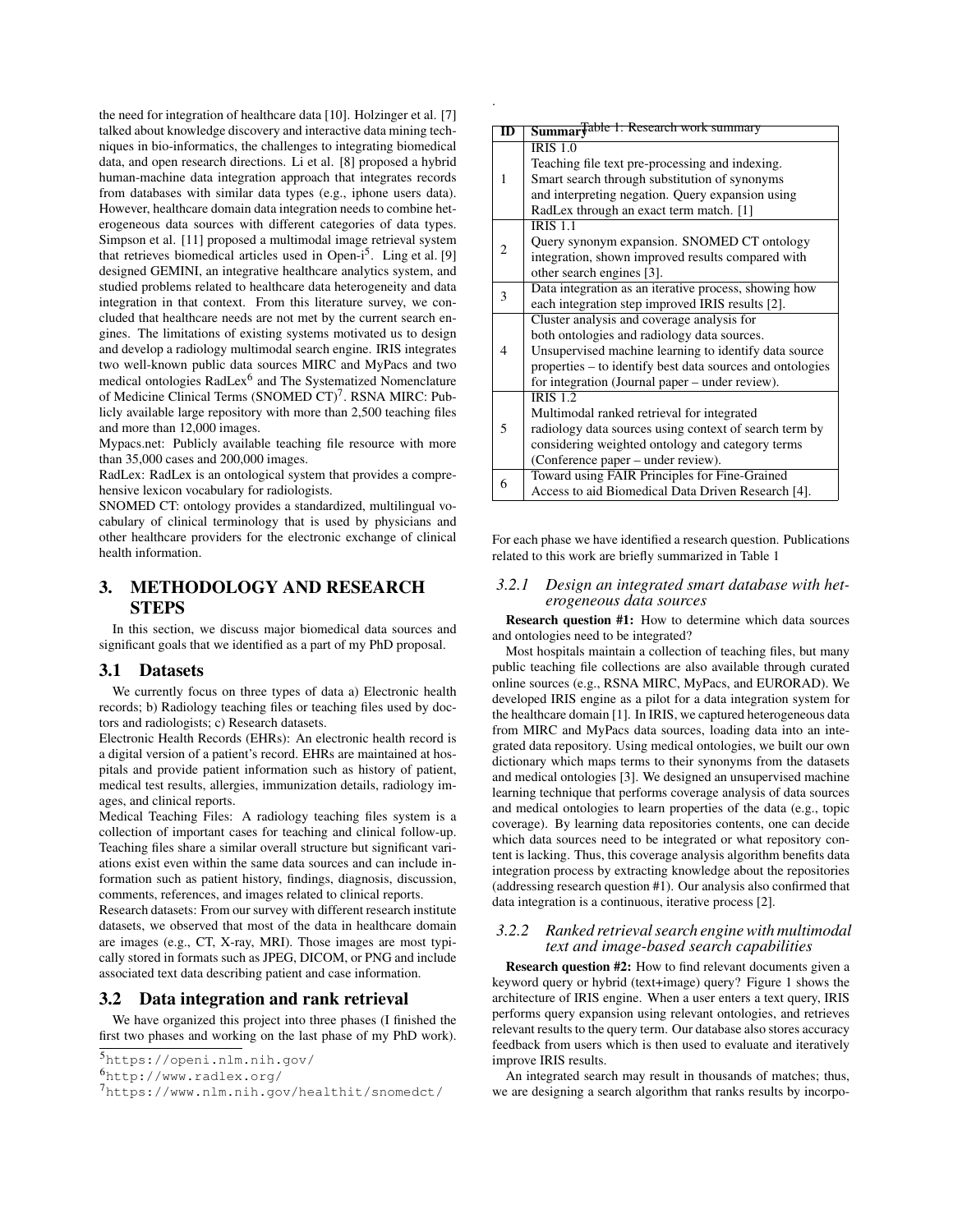

Figure 1: IRIS Architecture

rating context computed through a weighted ontology terms. For text-based search ranking evaluation we used Normalized Discounted Cumulative Gain  $(NDCG)^8$  algorithm to measure the quality of search result ranking. Our analysis showed an improvement in ranked retrieval as compared to other search engines (addressing research question #2).

#### *3.2.3 Data bridges and indexing mechanism to integrate biomedical data sources*

Research question #3: How data integration performance (time) and scalability (adding variety of data sources) can be improved using data bridges? In order to make our integration solution applicable to other biomedical data sources (e.g., EHR's, clinical reports), we plan to create data adapters that will serve as a bridge between data providers and data integration systems (this work was a part of my internship at NIH). Data providers can share their data in any file format and bridges will interpret that data in a uniform manner. As shown in Figure 2, our data clustering indexing approach starts



Figure 2: Data Categorization with human-in-the-loop

with collecting different biomedical data sources. From our literature survey we observed that data preparation accounts 80% of data scientist work. Data preparation includes finding relevant data sources, extracting data from those data sources, data cleaning, and data integration. Our proposed data integration system would help data scientists and researchers optimize and streamline data preparation. We collected different biomedical data sources and working

on defining standard data cleaning technique that would be applicable to the most of the similar data sources that we proposed in this work. Our data categorization module categorizes data items into different sets based on the usage of those data elements in search operation. We need support from a human to check the accuracy of data categorization, to set similarity thresholds between different data items, and apply additional domain knowledge to categorize these data items based on relevance between data objects. Our data categorization algorithm will differentiate data items based on diagnostic relevance. For example, teaching cases with title, findings, and diagnosis would be treated as one sub-category in teaching cases (that would also integrate clinical reports) while another subcategory could integrate fields those are medically less relevant e.g., discussion, history, or comments. Based on data categorization we will be designing database schema and would also evaluate schema based on standard database schema benchmark techniques. Data write bridges would be responsible for the extracting data from different data categories and loading data to the respective database schema. This data categorization work is ongoing and we do not have any experimental results yet. We will address research question #3 by implementing this module.

## 4. EXPERIMENTAL RESULTS

In this section we briefly discuss the current results from proposed system.

## *4.0.1 Text-based results*

We evaluated IRIS search ranking using a combination of queries received from radiologists at a well-known hospital and other queries chosen from an extensive literature survey. We have initially tested a total of 28 text queries, out of which we picked a subset of 10 queries (Q1:Cardiomegaly, Q2: ACL Tear, Q3: Annular Pancreas, Q4: Pseudocoxalgia, Q5: Varicocele, Q6: Angiosarcoma, Q7: Tracheal dilation, Q8: Appendicitis, Q9: Bronchus intermedius, Q10: Cystitis glandularis) to perform an in depth evaluation. Due to space constraints we briefly discuss text based results. We evaluated text-based results on a scale from 0 ("not relevant") to 2 ("very relevant"). We defined five categories to score text search results: "not relevant"  $= 0$  (when term and synonyms do not appear anywhere in the results), "relevant"  $= 0.5$  (if term or synonyms appear in any category of teaching file), "more relevant"  $= 1$  (if term or synonyms appear in discussion category), "most relevant" = 1.5 (if term or synonyms appears in history or ddx category), and "very  $relevant$ " = 2 (if term or synonyms appears in title, findings, or diagnosis categories).

#### Comparison of IRIS and MIRC relevance rank algorithm using same datasets:

We compared IRIS relevance rank algorithm with MIRC using the same dataset. We considered top four teaching file results from IRIS, MIRC, and Google site search. We calculated relevance score by scoring top four teaching files from each engine, using weighted ontology ranking algorithm . Figure 3 shows an overall analysis of results from these 3 search engines. score for each search engine shows that IRIS relevance rank algorithm performs better than other two engines.

#### Ranking evaluation of other medical search engines:

We also considered how other public medical radiology teaching file search engines rank their search results. We used the same query set and performed a search using MIRC, MyPacs, EURO-RAD, and Open-i search engines. We discuss only two queries (Q1:"cardiomegaly" and Q8:"appedicitus") in detail and reporting scores for the top 10 search results. Figure 4 shows a comparative

<sup>8</sup>https://en.wikipedia.org/wiki/Discounted\_ cumulative\_gain